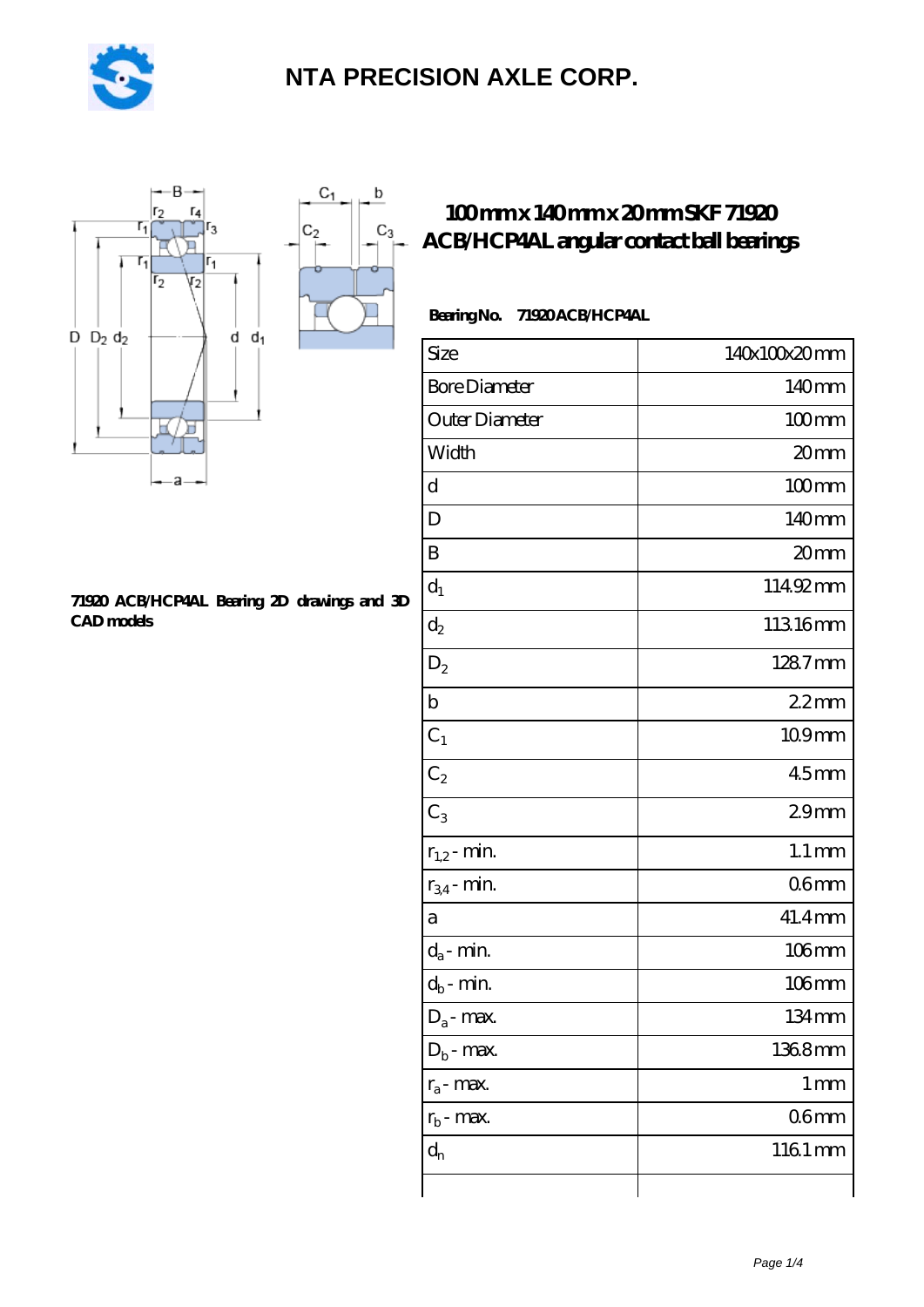

| Basic dynamic load rating-<br>С          | 20.8kN      |
|------------------------------------------|-------------|
| Basic static load rating - $C_0$         | 21.2kN      |
| Fatigue load limit - $P_{\rm u}$         | 0815kN      |
| Limiting speed for grease<br>lubrication | 13000r/min  |
| Limiting speed for oil<br>lubrication    | 20000mm/min |
| Ball - $D_w$                             | 7.938mm     |
| $Ball - z$                               | 37          |
| $G_{ref}$                                | 9.96cm3     |
| Calculation factor - e                   | 068         |
| Calculation factor - $Y_2$               | 0.87        |
| Calculation factor - $Y_0$               | 038         |
| Calculation factor - $X_2$               | 041         |
| Calculation factor - $Y_1$               | 092         |
| Calculation factor - $Y_2$               | 1.41        |
| Calculation factor - $Y_0$               | 0.76        |
| Calculation factor - $X_2$               | 067         |
| Preload class $A - G_A$                  | 125N        |
| Preload class $B - G_B$                  | 250N        |
| Preload class $C - G_C$                  | 750N        |
| Calculation factor - f                   | 1.11        |
| Calculation factor - $f_1$               | 099         |
| Calculation factor - $f_{2A}$            | 1           |
| Calculation factor - $f_{\rm 2B}$        | 1.02        |
| Calculation factor - $f_{\chi}$          | 1.08        |
| Calculation factor - $f_{HC}$            | 1.01        |
| Preload class A                          | 178N/micron |
| Preload class B                          | 226N/micron |
|                                          |             |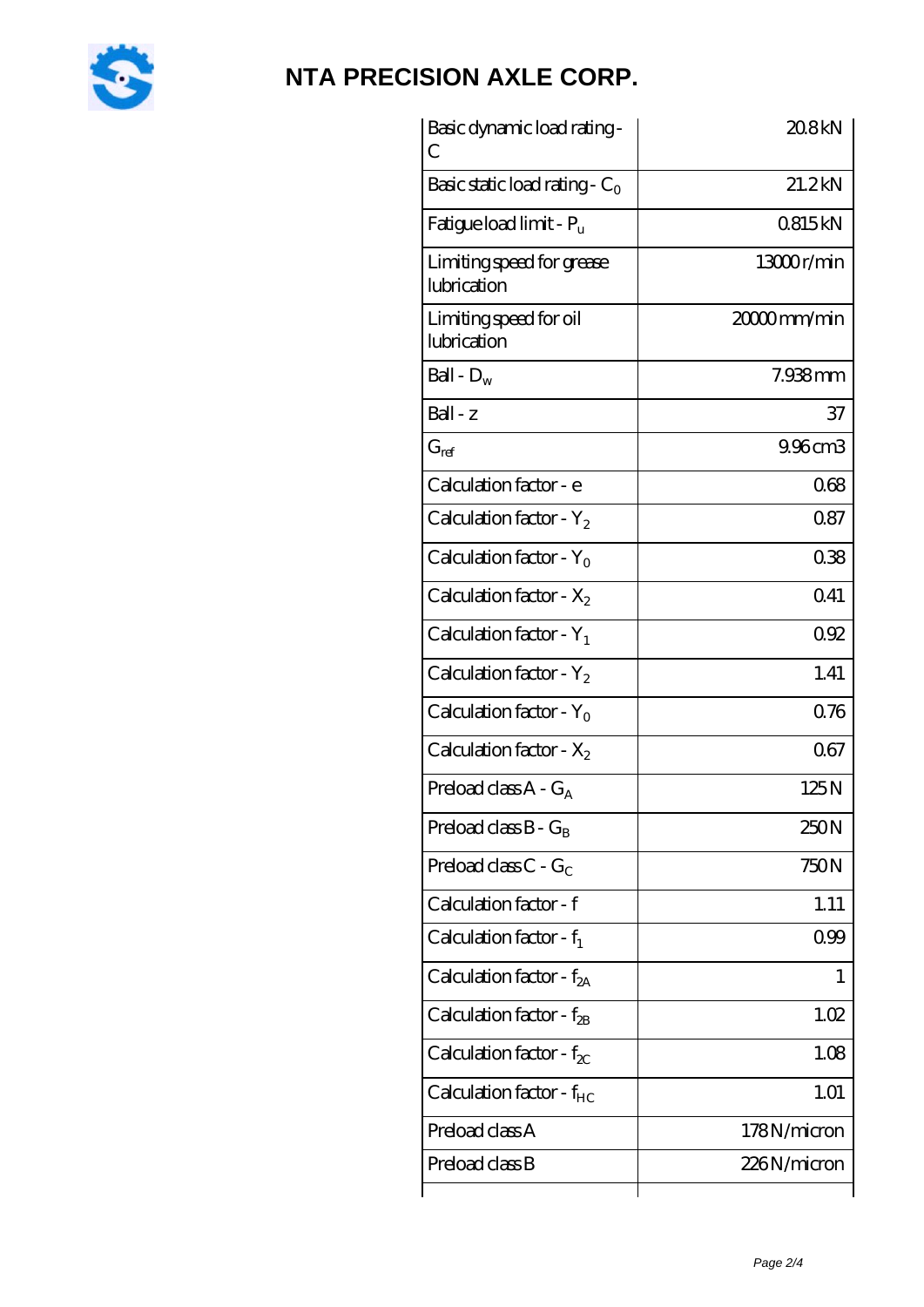

| Preload class C                                               | 343N/micron         |
|---------------------------------------------------------------|---------------------|
| $d_1$                                                         | 11492mm             |
| $\mathrm{d}_2$                                                | 11316mm             |
| $D_2$                                                         | 1287mm              |
| $C_1$                                                         | 109mm               |
| $C_2$                                                         | <b>45mm</b>         |
| $C_3$                                                         | 29 <sub>mm</sub>    |
| $r_{1,2}$ min.                                                | $1.1 \,\mathrm{mm}$ |
| $r_{34}$ min.                                                 | 06 <sub>mm</sub>    |
| $d_a$ min.                                                    | 106mm               |
| $d_h$ min.                                                    | $106$ mm            |
| $D_a$ max.                                                    | 134mm               |
| $Db$ max.                                                     | 1368mm              |
| $r_a$ max.                                                    | 1 <sub>mm</sub>     |
| $r_{\rm b}$ max.                                              | 06 <sub>mm</sub>    |
| $d_{n}$                                                       | 1161 mm             |
| Basic dynamic load rating C                                   | 27.6kN              |
| Basic static load rating $C_0$                                | 335kN               |
| Fatigue load limit $P_u$                                      | 0815kN              |
| Attainable speed for grease<br>lubrication                    | 13000r/min          |
| Attainable speed for oil-air<br>lubrication                   | 2000r/min           |
| Ball diameter $D_w$                                           | 7.938mm             |
| Number of balls z                                             | 37                  |
| Reference grease quantity<br>$G_{ref}$                        | $9.96 \text{ cm}^3$ |
| Preload class A $G_A$                                         | 125N                |
| Static axial stiffness, preload<br>classA                     | $178N/\mu$ m        |
| Preload class $BG_B$                                          | 250N                |
| Static axial stiffness, preload<br>$\mathrm{class}\mathrm{B}$ | 226N/µ m            |
| Preload class C $G_C$                                         | 750N                |
|                                                               |                     |